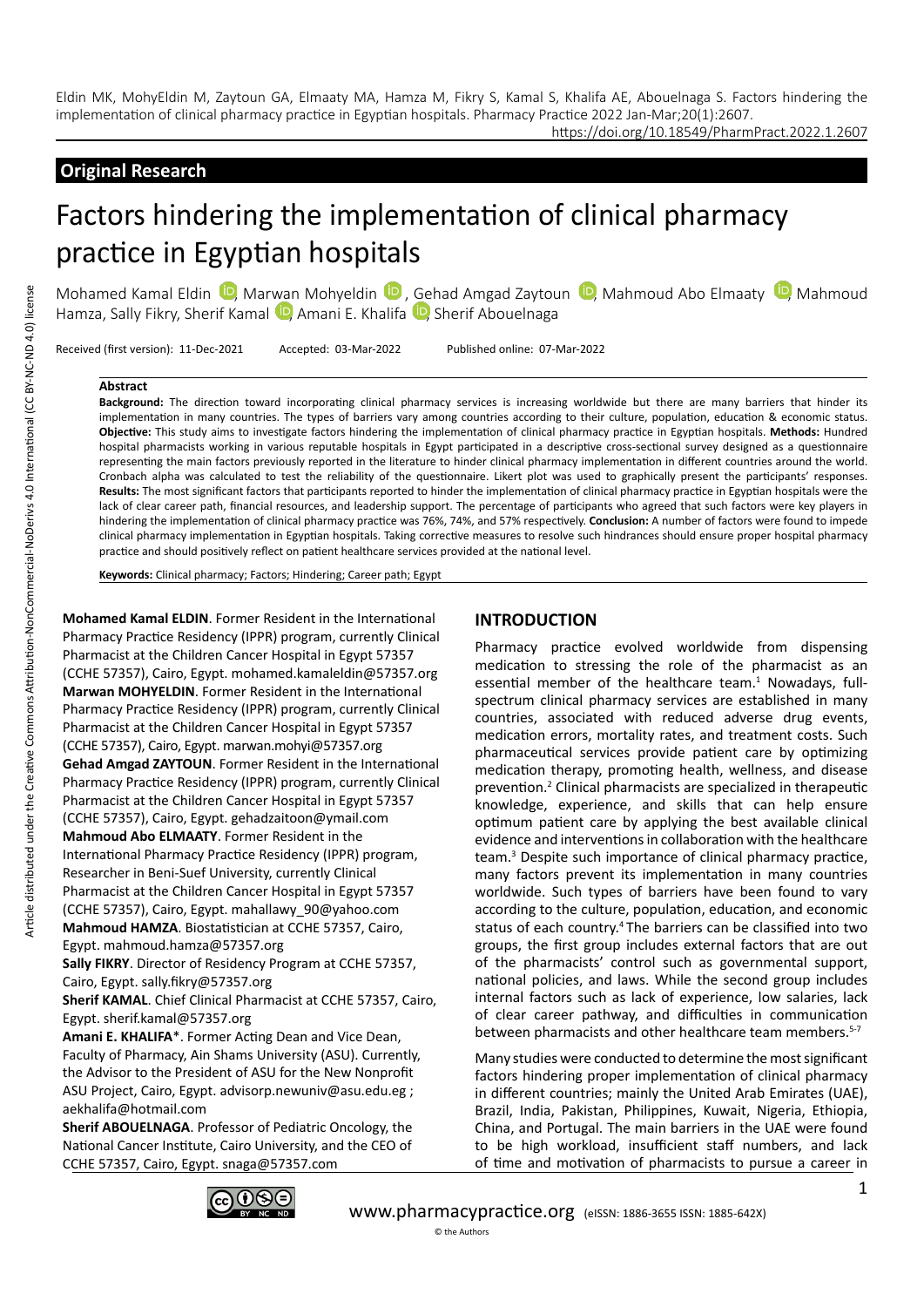clinical practice.5 Most of the "Bachelor of Pharmacy" degree programs in the UAE have recently undergone noticeable changes to accommodate recent international developments in the field of pharmacy. The curriculum of such programs incorporated more clinical and social science courses related to pharmacy practice and even many faculties of pharmacy started to offer Pharm D as their undergraduate program.<sup>8</sup> The barriers in Brazil were found to be poor facility layout in addition to healthcare team workers' resistance, fear, and frustration due to lack of clinical and communication skills. The Pharmacy undergraduate programs in Brazil have a median duration of ten semesters with diversity in the context of internships which require from students a median of six internships. The postgraduate programs include a residency for two years, a Master's degree for two years & a Ph.D. program of three years. $9-11$ 

In India and Pakistan, the profession is more industry-oriented rather than patient-oriented and the role of the clinical pharmacist is still unclear among the healthcare professionals and community.<sup>12-14</sup> In addition, experienced and qualified staff needed for practicing and upgrading the B Pharm to a Pharm D program are lacking and there is limited acceptance of the role of pharmacists as healthcare team members by medical and paramedical staff in clinical settings. In 2008, the Pharmacy Council of India introduced a two-year post-graduate Pharm D program intending to prepare clinically oriented pharmacists with rigorous training in clinical aspects for providing pharmaceutical care services to patients.13 In 2005, the Pakistan Pharmacy Council (PPC) upgraded the B Pharm program to a Pharm D program and many pharmacy schools have expanded their pharmacy curriculum to five or six years that lead to a Pharm D degree.<sup>14</sup>

In the Philippines, the primary factors hindering the implementation of clinical pharmacy practice were reported to be lack of support by physicians and other healthcare professionals, lack of information technology support needed for data collection and documentation, lack of incentives, and the need for updating the pharmacy curriculum.<sup>15,16</sup> In addition, there are no standard guidelines for pharmaceutical care practice, $7,17$  and the undergraduate pharmacy program in the Philippines is extended from 4 years to 5 year B pharm program while also offering a 2-year post-graduate Pharm D program.<sup>18</sup>

In Kuwait, the main factors hindering the implementation of clinical pharmacy include insufficient staff, lack of proper clinical training, lack of appreciation for pharmacy services by physicians, and the limited time allowed for pharmacists to provide patient care services. $19$  To face this problem, authorities tried to improve the clinical pharmacy practice by enhancing the quality of education provided to locallytrained clinical pharmacists, approving a post-Bachelor Pharm D degree program that provides clinical training during which pharmacists develop the requisite clinical skills to provide standard pharmaceutical care, and sending pharmacists abroad for additional training and providing up-to-date continuous medical education opportunities to practicing pharmacists.20

Deficiency of funds, difficulty in accessing patients' clinical and laboratory data, lack of motivation, compromised clinical

knowledge, lack of time & space for private counseling, shortage of financial incentives, and low community expectations of the pharmacy profession are the factors that hinder the implementation of clinical pharmacy in Nigeria.<sup>7</sup> Other barriers also included pharmacists' lack of confidence, shortage of pharmacy staff, underutilization of pharmacy technicians, lack of specialization and clinical career structure, medical dominance & opposition, and lack of policies that support clinical pharmacy practice.<sup>21</sup> It was not until 2016 that the overall regulatory government agency for all university degree programs in Nigeria, formally approved the Pharm D degree program as a six-year undergraduate program but still most universities offer a five-year B Pharm degree program.<sup>22</sup>

Lack of sufficient training & awareness, shortage of skilled manpower, lack of incentives, and the need to update the curriculum are the factors that are facing the Ethiopian pharmacists toward the proper implementation of clinical pharmacy.3,23 After a long track record of product-oriented pharmacy practice in Ethiopia, a shift towards a patientoriented practice is recently introduced by the implementation of a 5-year B Pharm curriculum which includes a one-year clerkship program.23 In China, the factors that impede clinical pharmacy implementation are classified into three categories; one is external that need governmental and upper management support, the second is related to the financial resources available for the incentives and the clinical training, and the third one is related to the expectations and attitudes of clinical pharmacists.<sup>4</sup> Until 2008, pharmacy education in China used to focus on pharmaceutical sciences, with the "Bachelor of Science in Pharmacy" as the entry-level degree.<sup>24</sup> In 2011, the Ministry of Health directed the pharmacy education toward clinical pharmacy by issuing a policy that all secondary and tertiary hospitals should have at least three and five full-time clinical pharmacists, respectively and in 2018, it indicated that pharmacists have the ultimate responsibility for prescription review.25,26 Barriers to the implementation of advanced clinical pharmacy services identified by Portuguese hospital pharmacists included only the predetermined attitudes and mindsets of pharmacists.27 The Master in Pharmaceutical Sciences is the undergraduate degree offered by faculties of pharmacy in Portugal which allows pharmacists to work in diverse professional areas including community pharmacy, hospital pharmacy, clinical biology, pharmaceutical industry, and regulatory affairs.<sup>28</sup> This program is equivalent to the Pharm D program which comprises a six-year rigorous study after which the academic title of Doctor of Pharmacy is issued. Currently, the regulatory body of the pharmacy profession in Portugal; the Portuguese Pharmaceutical Society, does not endorse clinical pharmacy as a specialty since they consider that both hospital and community pharmacists may qualify as clinical pharmacists, but primary care pharmacists with advanced competencies in clinical pharmacy have been incorporated into the healthcare multidisciplinary teams.<sup>29</sup>

In 1995, the majority of faculties of pharmacy in Egypt used to offer the traditional 5-year undergraduate "BSc in Pharmacy" program stressing the old dispensing pharmacist model, but over time a tendency emerged to develop the role of

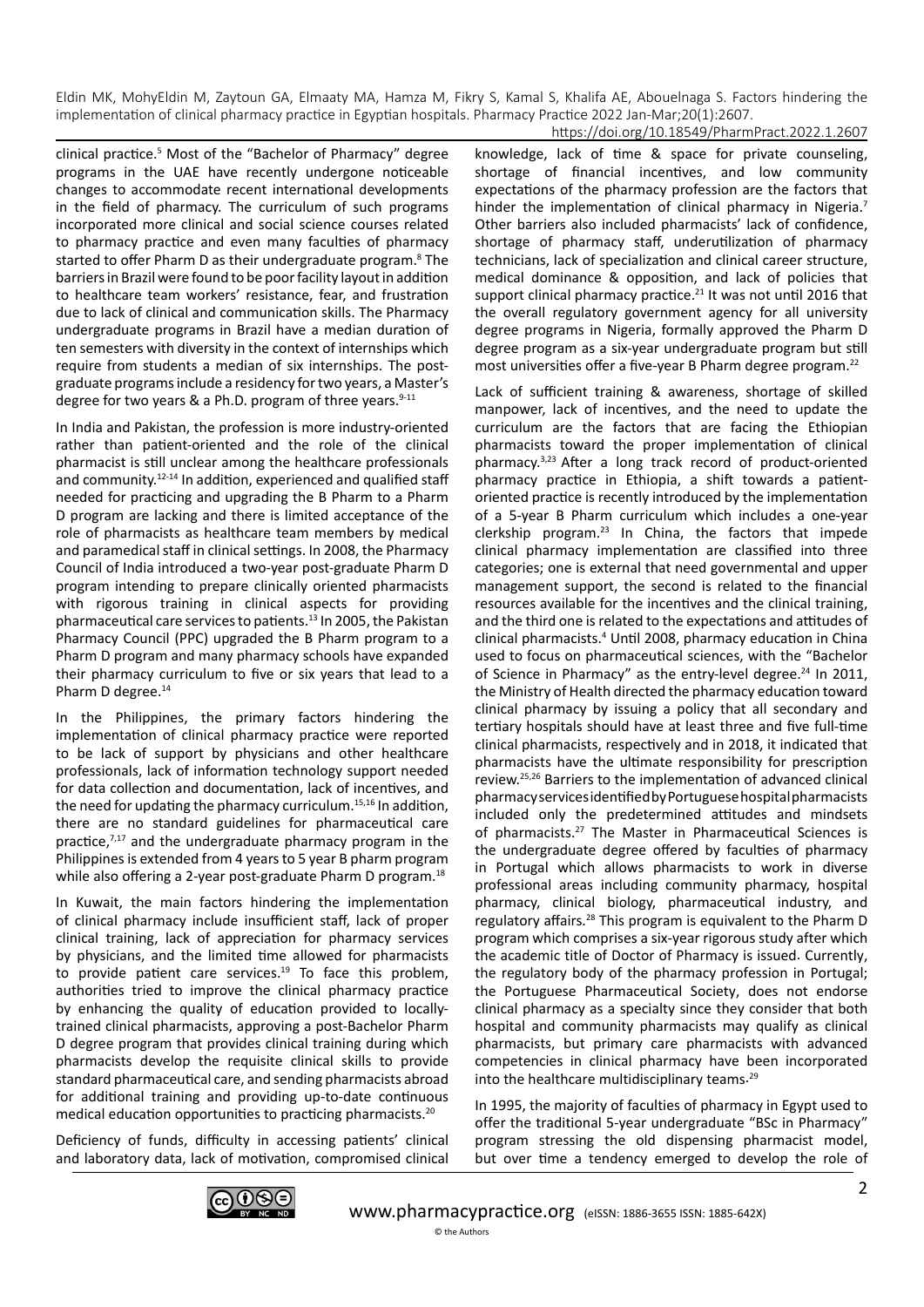the pharmacist to be more patient-oriented in an advanced healthcare system.<sup>30,31</sup> After 2001, many faculties of pharmacy started to offer additional 5-year undergraduate "BSc in Clinical Pharmacy" program. In 2012, some Faculties of Pharmacy such as Cairo University, Ain Shams University, Alexandria University, and Beni Suef University also started to offer a twoyear postgraduate Pharm D degree to satisfy the needs of the BSc in Pharmacy graduates. The first year of this postgraduate Pharm D program includes many didactic courses mainly pharmacotherapy, pharmacokinetics, and pharmaceutical care of many diseases. The second-year consists of clinical rotations in different specialties including ambulatory care, oncology, cardiology, nephrology, pediatrics, and others. In 2019, All faculties of pharmacy in Egypt were required, by the Pharmacy Sector Committee of the Supreme Council of Universities, to offer two 6-year (5+1) Pharm D programs; one replacing the "BSc in Pharmacy" and the other replacing the "BSc in Clinical Pharmacy", to be followed by a national prelicensure exam as the minimum requirement for licensure as a pharmacist in Egypt. The first Pharm D program has diversity in the context of internships which allows graduates to work in diverse professional areas including community pharmacy, hospital pharmacy, pharmaceutical industry, regulatory affairs, academia, and research. The second Pharm D program focuses mainly on Clinical/hospital pharmacy with one year of Clinical internships. Although the Egyptian Ministry of Health mandated that all hospitals must implement clinical pharmacy practices, till now clinical pharmacy practice is either not implemented at all or not ideally implemented in many Egyptian hospitals due to several factors.32 These barriers are not studied at the national level yet. We hereby designed a survey to investigate different factors hindering the implementation of clinical pharmacy practice in Egyptian hospitals.

#### **OBJECTIVE**

This study aims to investigate factors hindering the implementation of clinical pharmacy practice in Egyptian hospitals.

#### **METHODS**

This is a prospective multiple-site study where a descriptive cross-sectional survey was designed to investigate factors hindering clinical pharmacy practice in Egyptian hospitals. Such descriptive research design involves the process of recording, describing, interpreting, and analyzing the events where a questionnaire was made available, either as a hardcopy or as an electronic version, to hundred hospital pharmacists who have more than one year of experience and are working in seven reputable hospitals in Egypt. These hospitals started applying clinical pharmacy services and are facing some obstacles toward proper implementation. Hospital pharmacists with less than one year of experience and those who do not have direct contact with the patient such as quality or warehouse pharmacists were excluded from the study. The questionnaire has ten questions with an ordinal scale from one to five covering the common factors previously reported in the literature as

hindering factors for the implementation of clinical pharmacy in different countries around the world. The questionnaire was validated by the "Academic Residency Program Committee' and the study protocol was approved by the Institution Review Board (IRB) of CCHE 57357 (IRB No. 42/2021). Descriptive statistics for the questionnaire were summarized as mean, standard deviation, and range for continuous data as well as frequency and percentage for categorical data. Likert plot was used to graphically present the participants' responses to each item of the questionnaire. Cronbach alpha was calculated to test the reliability of the questionnaire. R Foundation for Statistical Computing, Vienna, Austria version 3.6.0 was used for the analysis. The packages "sjPlot" version 2.6.3 was used for plotting Likert plots and the package "psych" version 1.8.12 was used for Cronbach alpha calculation.

#### **RESULTS**

Results showed that more than half of the participants graduated between the years 2016 and 2018. Around third of the participants graduated between the years 2011 and 2015. On the other hand, about a tenth of the participants graduated between the years 2000 and 2010 (see Table 1).

Table 1. Frequency of different categories of participants according to graduation year. Descriptive statistics for the questionnaire were summarized as frequency and percentage for categorical data

| <b>Graduation year</b> | Percentage |  |
|------------------------|------------|--|
| 2000 to 2010           | 12         |  |
| 2011 to 2015           | 35         |  |
| 2016 to 2018           | 53         |  |

The top three factors that participants reported as factors impeding clinical pharmacy implementation were lack of clear career path, lack of financial resources, and lack of leadership support. The percentage of participants who agreed on these factors to be the main players in clinical pharmacy implementation was 76%, 74%, and 57% respectively. The fourth, fifth, sixth, and seventh-most influencing factors on clinical pharmacy implementation were found to be the "lack of adequate clinical pharmacy practice training", "resistance to change", "lack of awareness among healthcare team about the importance of clinical pharmacy", and "lack of effective communication among healthcare team members" with 49%, 48%, 45% and 40% of participates votes respectively. The least influencing factors were "lack of sufficient experience and information required for clinical pharmacy practice", "difficulty sharing medical information and patient files among healthcare team" and "lack of sufficient time for clinical activities due to the overload with routine work" which accounted for 39%, 36%l, and 30% of the participants' votes respectively (see Figure 1).

Answers of each participant to all questions are added and divided by 10; the number of questions, to get the average

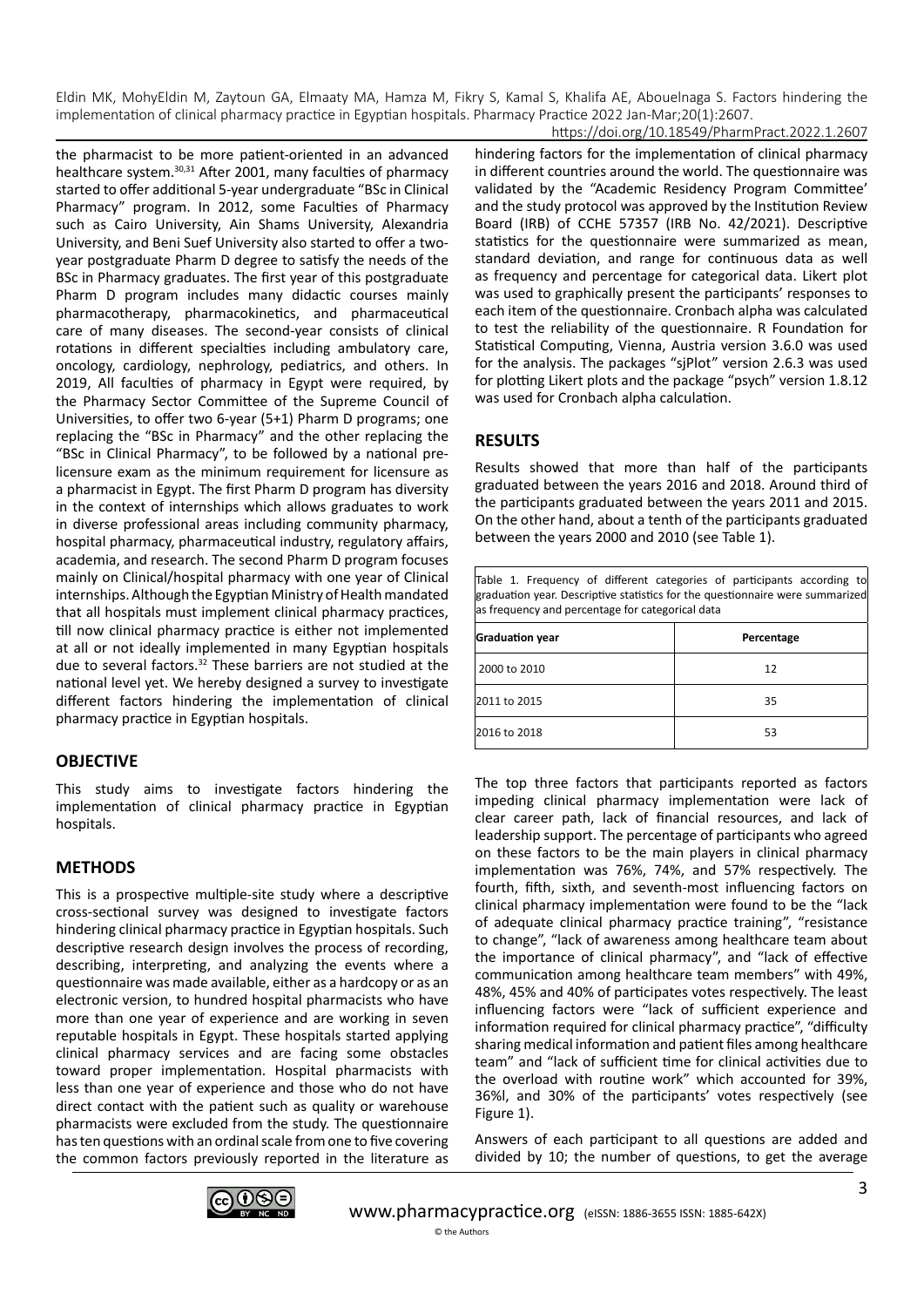

Figure 1. Perception of hospital pharmacists about factors that impede implementation of clinical pharmacy practice in Egyptian hospitals. Likert plot was used to graphically represent the participants' response to each item of the questionnaire where Score 5 = most agree & Score 1= least agree. The packages "sj Plot" version 2.6.3 was used for plotting Likert plots.

scores for the 10 questions. The possible range for the scores is from 1 to 5. The minimum average for a survey was 1.1 while the maximum average was 5. A summary of the actual responses to questions is available in Table 2 which shows that both Cronbach alpha and standardized Cronbach alpha values are good reflecting the reliability of the questionnaire. A mean of 3.41 indicates that participants, in general, are considering these ten factors as potential barriers to the implementation of the clinical pharmacy practice. In general, the responses of participants between 2016 and 2018 and between 2011 and 2015 are quite similar. However, these responses are quite different from those with graduation years between 2000 and 2010. Figure 2 demonstrates that lack of sufficient time, experience, and training are especially reported by participants with graduation years between 2000 and 2010. On the other hand, difficultly sharing information, lack of career path, or financial resources are considered to be less important barriers for clinical pharmacy implementation among the same category of participants.

The average score of each participant was calculated across all questions. Next, participants were grouped according to their

Table 2. Results of Cronbach alpha test as a measure of reliability as well as mean±SD and range of participants' responses

| <b>Cronbach</b><br>alpha | Standardized<br>Cronbach alpha | mean  | sd    | min   | max   |
|--------------------------|--------------------------------|-------|-------|-------|-------|
| 0.803                    | 0.806                          | 3.410 | 0.723 | 1.100 | 5.000 |

Descriptive statistics for the questionnaire were summarized as mean, standard deviation, and range for continuous data. The package "psych" version 1.8.12 was used for Cronbach alpha calculation.

graduation year. The percentage of participants scoring 4 or more is plotted in Figure 3. In general, only a minority (less than 10%) of participants with the graduation year of 2000 to 2010 had an average answer of 4 or more. On the other hand, more than 30% of participants with experience between 2011 and 2015 had an average score of 4 or more. More than 15% of the category of participants with graduation years between 2016 and 2018 had an average score of 4 or more.

#### **DISCUSSION**

The findings of this study demonstrated some common factors as the main obstacles to the implementation of clinical pharmacy practice in Egyptian hospitals. The majority of participating pharmacists perceived the "lack of career pathway of clinical pharmacists" as the most important factor impeding the proper implementation of clinical pharmacy. "Lack of financial resources for establishing appropriate clinical pharmacy units" was considered the second most important factor by participating pharmacists which is expected given that Egypt is one of the world's developing countries. The third most influencing factor was found to be the "Absence of the hospital leadership support". Other influencing factors reported were "lack of adequate clinical pharmacy practice training", "resistance to change", "lack of awareness among healthcare team about the importance of clinical pharmacy". and "lack of their effective communication. It is to be noted that the resistance to change from the physicians' side is well known in some hospitals in Egypt.

The results of our study have some similarities with other

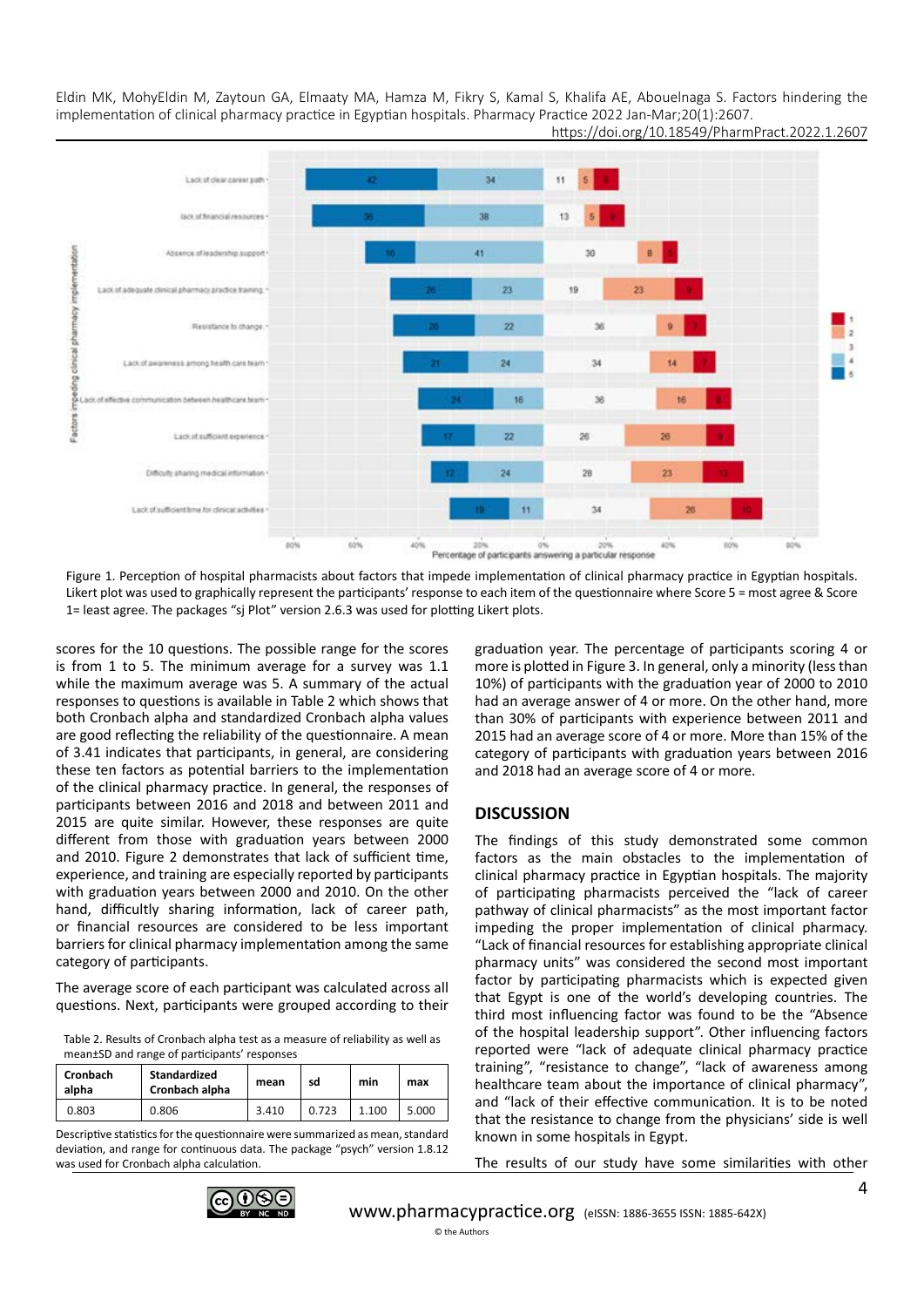

https://doi.org/10.18549/PharmPract.2022.1.2607

Factors hindering clinical pharmacy implementation

Figure 2. Participants' answers for each questionnaire item grouped by graduation year. The questionnaire has ten questions with an ordinal scale from one to five covering the common factors previously reported in the literature as hindering factors for the implementation of clinical pharmacy in different countries around the world.

studies in different countries. The "lack of career path of clinical pharmacists" was also reported as an important factor impeding the proper implementation of clinical pharmacy in the UAE and Nigeria. The "Lack of financial resources" was also reported as an important factor impeding the proper implementation of clinical pharmacy in the Philippines, Nigeria, Ethiopia, Brazil, and China. The "Absence of leadership support" was also reported as an important factor impeding the proper implementation of clinical pharmacy in India, Pakistan, the Philippines, Kuwait, China, and Nigeria. The results of this study also have some similarities with other studies in different countries concerning the fourth, fifth, sixth, and seventh-most influencing factors on clinical pharmacy implementation. The "lack of adequate clinical pharmacy practice training" was also reported to hinder clinical pharmacy implementation in Kuwait and Ethiopia. The "resistance to change" was also reported to hinder clinical pharmacy implementation in Brazil, India, Pakistan, the Philippines, Kuwait, and Nigeria. The "lack of awareness among healthcare teams about the importance of clinical pharmacy" was also found to hinder clinical pharmacy implementation in Brazil, India, Pakistan, Kuwait, Nigeria, and Ethiopia. The "lack of effective communication among healthcare team members" was also reported to hinder clinical pharmacy implementation in Brazil.

Comparing the barriers in Egypt with the other Arab countries; UAE and Kuwait, reveals that Egypt and UAE share common barriers which are "lack of motivation for pharmacists" or lack of vision on pharmacists' professional development and "high workload" that affect the time needed for good patient counseling. But the two countries differ in that, contrary to UAE, insufficient staff numbers do not constitute a barrier to clinical pharmacy implementation in Egypt. Indeed, according to a report released in 2019 by the "Pharmacy Sector Committee" of the "Supreme Council of Egyptian University", the number of pharmacists in Egypt reached 216,072 having one pharmacist for every 438 citizens which is more than four times the international standards, and also the number of pharmacies reached 75,165 having one pharmacy for every 1,261 citizens which are about 3-fold the international standards. From another perspective, comparing the barriers in Egypt with those in Kuwait reveals that Egypt and Kuwait share common barriers which are lack of proper clinical training, lack of appreciation for pharmacy services by some physicians, and the limited time allowed for pharmacists to provide patient care services. But again the two countries differ in that, contrary to Kuwait, insufficient staff numbers do not constitute a barrier to clinical pharmacy implementation in Egypt.

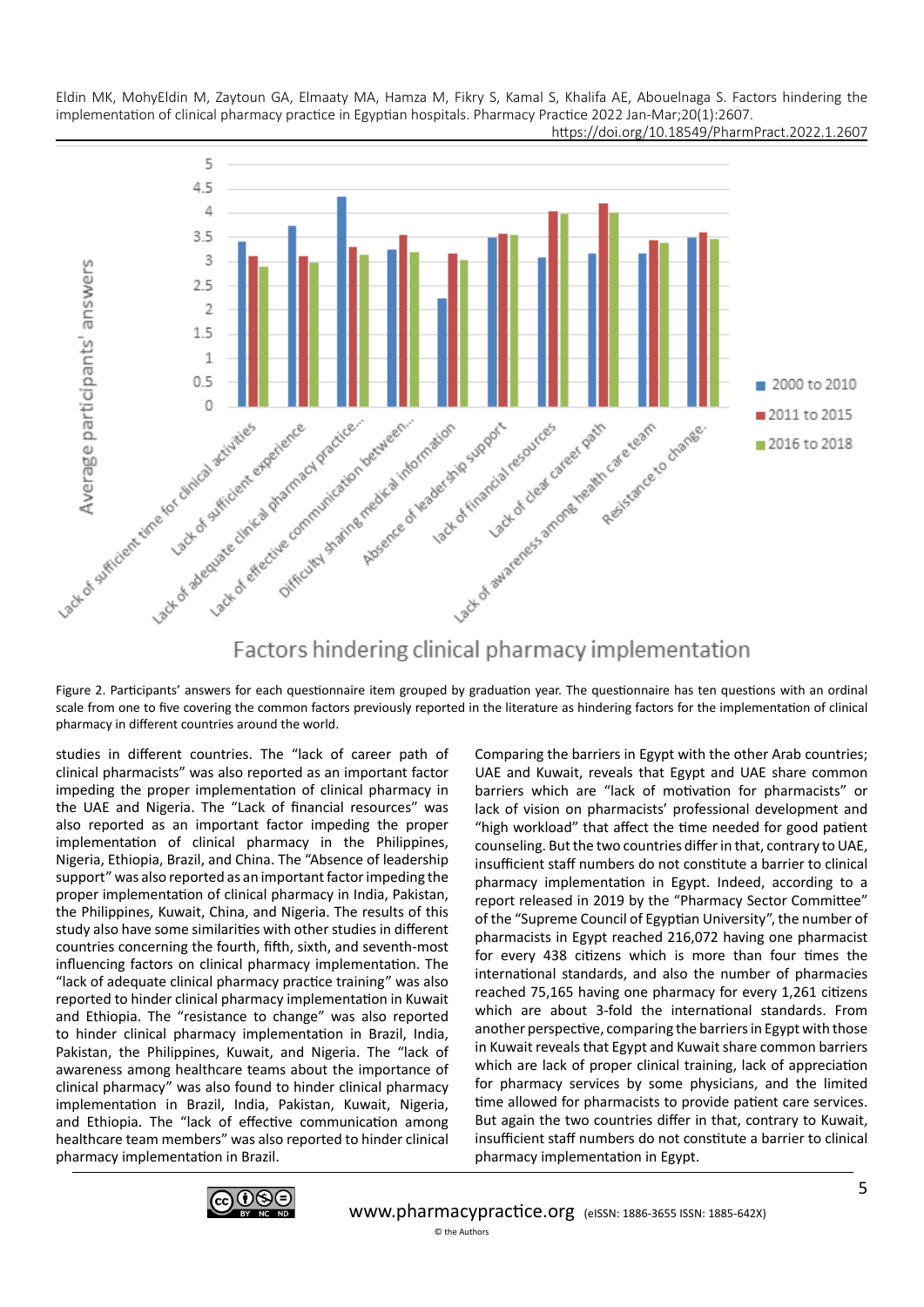Comparing the barriers in Egypt with the other African countries; Nigeria and Ethiopia, reveals that Egypt and Nigeria share common barriers which are lack of career pathway of clinical pharmacists reflecting on their motivation, deficiency of funds, lack of time for private counseling, and resistance to change by some medical staff. The two countries differ though, in that, some other barriers found in Nigeria are not reported as barriers for the implementation of clinical pharmacy in Egypt such as; difficulty in accessing patients' clinical and laboratory data, compromised clinical knowledge, lack of space for private counseling, low community expectations of the pharmacy profession, pharmacists' lack of confidence, shortage of pharmacy staff, underutilization of pharmacy technicians, medical dominance, and lack of policies that support clinical pharmacy practice. The common barriers between Egypt and Ethiopia are the lack of sufficient training & awareness and lack

of financial incentives, while in Egypt, and contrary to Ethiopia, shortage of skilled manpower and the need to update the curriculum is not reported as a barrier to the implementation of clinical pharmacy. Regarding the participants' answers for each questionnaire

item grouped by graduation year, it is to be noted that although lack of sufficient time, experience, and training are especially reported by participants with graduation years between 2000 and 2010 as shown in Figure 2, such results may not have scientific reflections since this category of participants constitute only about a tenth of the total participants in this study as demonstrated in Table 1. The responses of the category of participants with graduation year between 2016 and 2018, who constitute more than half of the whole participants, did not significantly differ from the responses of the other category of participants with graduation year between 2011 and 2015, who represent about a third of the whole participants. This indicates that graduation year did not affect the participants' responses for each questionnaire item. On the other hand, as indicated in Figure 3, the percentage of participants with an average score of 4 or more to the whole questionnaire was higher in the category with graduation year between 2011 and 2015 representing more than 30% of the total participants indicating that such category of participants believe that many challenges are facing the proper implementation of clinical pharmacy in Egypt, compared to the other two categories of participants.

In a recently published review, fifty-three factors were identified as barriers to the implementation of clinical pharmacy in different hospitals around the world, and the most cited influencing factors were distributed across four domains; attitudinal, political, technical, and administrative.<sup>33</sup> The barriers reported in this study fall within the technical and administrative domains and the results of this study are in agreement with the conclusion of such review in that the factors are mainly related to the level of the "pharmacist" group (pharmacist, healthcare team, patient, institution, and national organization), and that "clinical skills" and "time to implement clinical pharmacy services" are influencing factors.

#### **CONCLUSION**

Some factors are key players in the implementation of clinical pharmacy in Egyptian hospitals. Working on resolving such barriers, should improve clinical pharmacy practice which will positively reflect on patient care services at the national level.

### **FUNDING**

This research did not receive any specific grant from funding agencies in the public, commercial, or not-for-profit sector.

#### **CONFLICTS OF INTEREST**

The authors declare not relevant conflicts of interest or financial relationships.



Figure 3. Participants' average responses to the whole questionnaire grouped by their graduation year R Foundation for Statistical Computing, Vienna, Austria version 3.6.0 was used for the analysis.

© the Authors

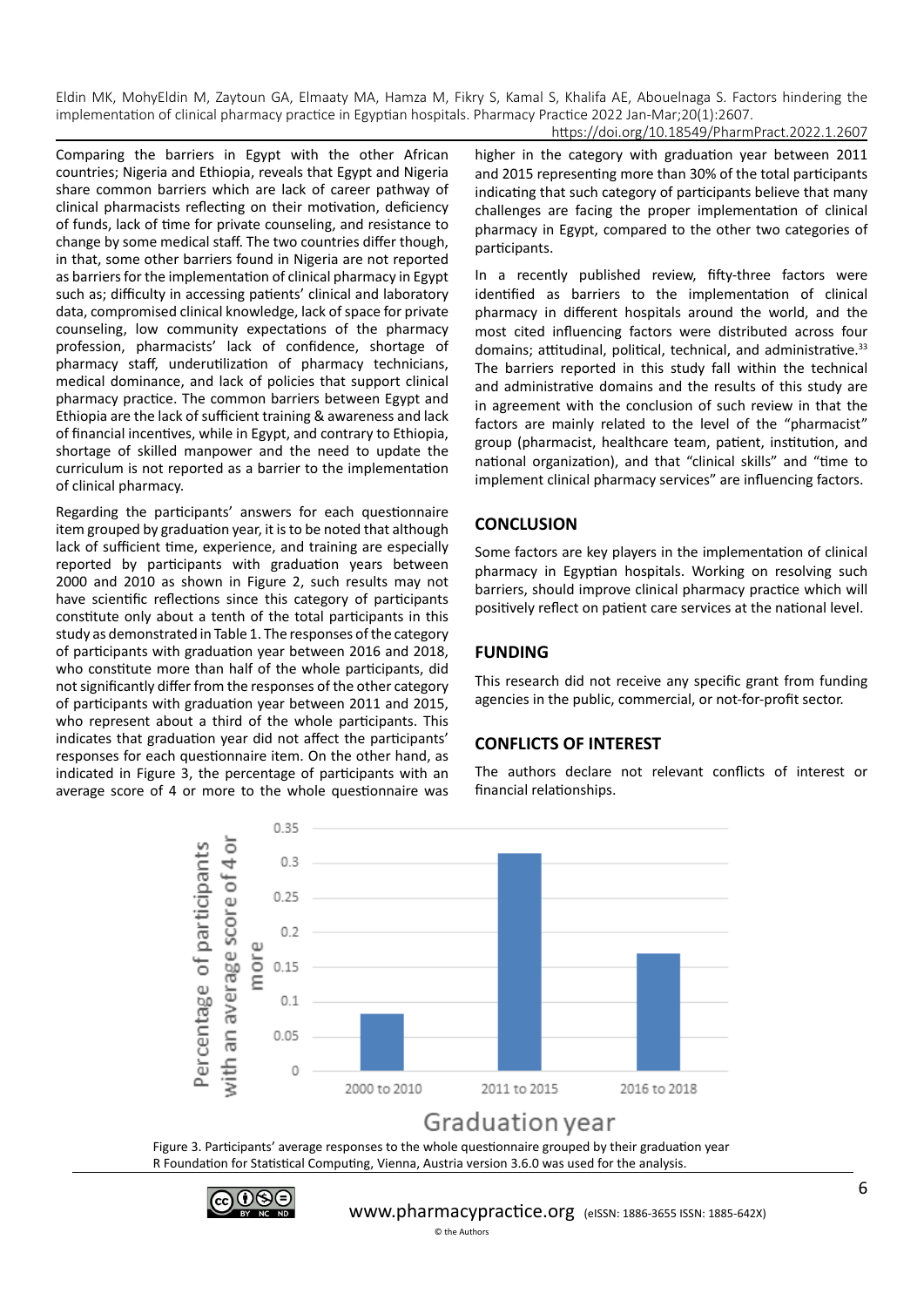#### https://doi.org/10.18549/PharmPract.2022.1.2607

#### **AUTHOR'S CONTRIBUTIONS**

Amani E. Khalifa: Project idea, design, management, conceptualization, methodology, writing-review and editing; Mohamed Kamal Eldin: Principle investigation, data collection, writing-review and editing. Marwan MohyEldin: investigation, data collection, writing-review; Gehad Amgad Zaytoun: investigation, data collection, writing-review; Mahmoud Abo Elmaaty: investigation, data collection, writing-review and editing; Mahmoud Hamza: data processing, statistical analysis, and graphical presentation; Sally Fikry: administration, writingreview and editing; Sherif Kamal: administration, writingreview and editing; Sherif Abouelnaga: supervision, review.

#### **References**

- 1. Preslaski CR, Lat I, MacLaren R, et al. Pharmacist contributions as members of the multidisciplinary ICU team. Chest. 2013;144(5):1687-1695.<https://doi:10.1378/chest.12-1615>
- 2. Berenguer B, La Casa C, de la Matta MJ, et al. Pharmaceutical care: past, present and future. Curr Pharm Des. 2004;10(31):3931- 3946.<https://doi:10.2174/1381612043382521>
- 3. Tegegn HG, Abdela OA, Mekuria AB, et al. Challenges and opportunities of clinical pharmacy services in Ethiopia: A qualitative study from healthcare practitioners' perspective. Pharm Pract. 2018;16(1):1121. [https://doi.org/10.18549/](https://doi.org/10.18549/PharmPract.2018.01.1121) [PharmPract.2018.01.1121](https://doi.org/10.18549/PharmPract.2018.01.1121)
- 4. Penm J, Moles R, Wang H, et al. Factors affecting the implementation of clinical pharmacy services in China. Qual Health Res. 2014;24(3):345-356.<https://doi.org/10.1177/1049732314523680>
- 5. Ghazal R, Hassan NAG, Ghaleb O, et al. Barriers to the implementation of Pharmaceutical Care into the UAE community pharmacies. IOSR J Pharm. 2014;4(05):68-74.<http://doi:10.9790/3013-0405068074>
- 6. Al-azzam SI, Shara M, Alzoubi KH, et al. Implementation of clinical pharmacy services at a university hospital in Jordan. Int J Pharm Pract. 2013;21(5):337-340. <https://doi:10.1111/ijpp.12009>
- 7. Agaceta C, Diano G, Lintag M, et al. Perceived barriers to the implementation of pharmaceutical care among pharmacists in private and government hospitals in Metro Manila. Int J Mol Sci Res. 2014;5(08):436-440.
- 8. Abu-Gharbieh E, Fahmy S, Rasool BA, et al. Attitudes and perceptions of healthcare providers and medical students towards clinical pharmacy services in the United Arab Emirates. Trop J Pharm Res. 2010;9(5):421-430. [https://doi:10.4314/tjpr.](https://doi:10.4314/tjpr.v9i5.61050) [v9i5.61050](https://doi:10.4314/tjpr.v9i5.61050)
- 9. Alcântara TDS, Onozato T, Araújo Neto FC, et al. Perceptions of a group of hospital pharmacists and other professionals of the implementation of clinical pharmacy at a high complexity public hospital in Brazil. BMC Health Serv Res. 2018;18(1):242. <https://doi.org/10.1186/s12913-018-3036-7>
- 10. Santos Júnior GAD, Onozato T, Rocha KSS, et al. Integration of clinical pharmacy services into the Brazilian health system using Problematization with Maguerez Arc. Res Social Adm Pharm. 2019;15(2):173-181. [https://doi.org/10.1016/j.](https://doi.org/10.1016/j.sapharm.2018.04.009) [sapharm.2018.04.009](https://doi.org/10.1016/j.sapharm.2018.04.009)
- 11. Foppa AA, Martins GA, Nascimento RF, et al. Experiential education in the pharmacy undergraduate curricula in Brazil. Pharm Pract. 2020 18 (1):1738.<https://doi.org/10.18549/PharmPract.2020.1.1738>
- 12. Bhagavathula AS, Sarkar BR, Patel I. Clinical pharmacy practice in developing countries: focus on India and Pakistan. Arch Pharma Pract 2014;5(2):91-94. <http://doi:10.4103/2045-080X.132661>
- 13. Patel H, Gurumurthy P. Implementation of clinical pharmacy services in academic oncology practice in India. J Oncol Pharm Pract. 2017;25(2):369-381. <https://doi.org/10.1177/1078155217739684>
- 14. Khan TM. Challenges to pharmacy and pharmacy practice in Pakistan. Australas Med J. 2011;4(4):230-235. [http://doi:10.4066/](http://doi:10.4066/AMJ.2011.488) [AMJ.2011.488](http://doi:10.4066/AMJ.2011.488)
- 15. Faller EM, Cruz–Bacayo MFD, Abustan AB. Competency assessment of clinical pharmacy education in the Philippines: a basis for curriculum framework. World J Pharm Pharmaceut Sci 2016;5(3):215-226.
- 16. Ongpoy Jr RC, David PP, Capistrano NB, et al. Revisiting the Philippine BS Pharmacy Curriculum After 13 Years: A Survey on Pharmacist Practitioners for the Upcoming Curriculum Revision. Eur J Edu Stud 2019;6(4):38-52. [https://doi:10.5281/](https://doi:10.5281/zenodo.3293680) [zenodo.3293680](https://doi:10.5281/zenodo.3293680)
- 17. Zairina E, Khotib J, Ardianto C, et al. Unity in Diversity and the Standardisation of Clinical Pharmacy Services: Proceedings of the 17th Asian Conference on Clinical Pharmacy (ACCP 2017), Yogyakarta, Indonesia: CRC Press; 2017.
- 18. Faller EM, Hernandez MT, Hernandez AM, et al. Perception towards the Standardization of Competency Assessment Tools among Clinical Pharmacists in the Philippines. Indian J of Pharmaceut Edu Res. 2019;53(1):48-53. [https://doi:10.5530/](https://doi:10.5530/ijper.53.1.7) [ijper.53.1.7](https://doi:10.5530/ijper.53.1.7)
- 19. Lemay J, Waheedi M, Al-Taweel D, et al. Clinical pharmacy in Kuwait: Services provided, perceptions and barriers. Saudi pharmaceut J. 2018;26(4):481-486. <https://doi:10.1016/j.jsps.2018.02.011>
- 20. Katoue MG, Awad AI, Schwinghammer TL, et al. Pharmaceutical care in Kuwait: hospital pharmacists' perspectives. Int J Clin Pharm. Int J Clin Pharm 2014;36(6):1170-1178. <https://doi:10.1007/s11096-014-0013-z>
- 21. Auta A, Strickland-Hodge B, Maz J. Challenges to clinical pharmacy practice in Nigerian hospitals: a qualitative exploration of stakeholders' views. J Eval Clin Pract. 2016;22(5):699-706. <https://doi:10.1111/jep.12520>